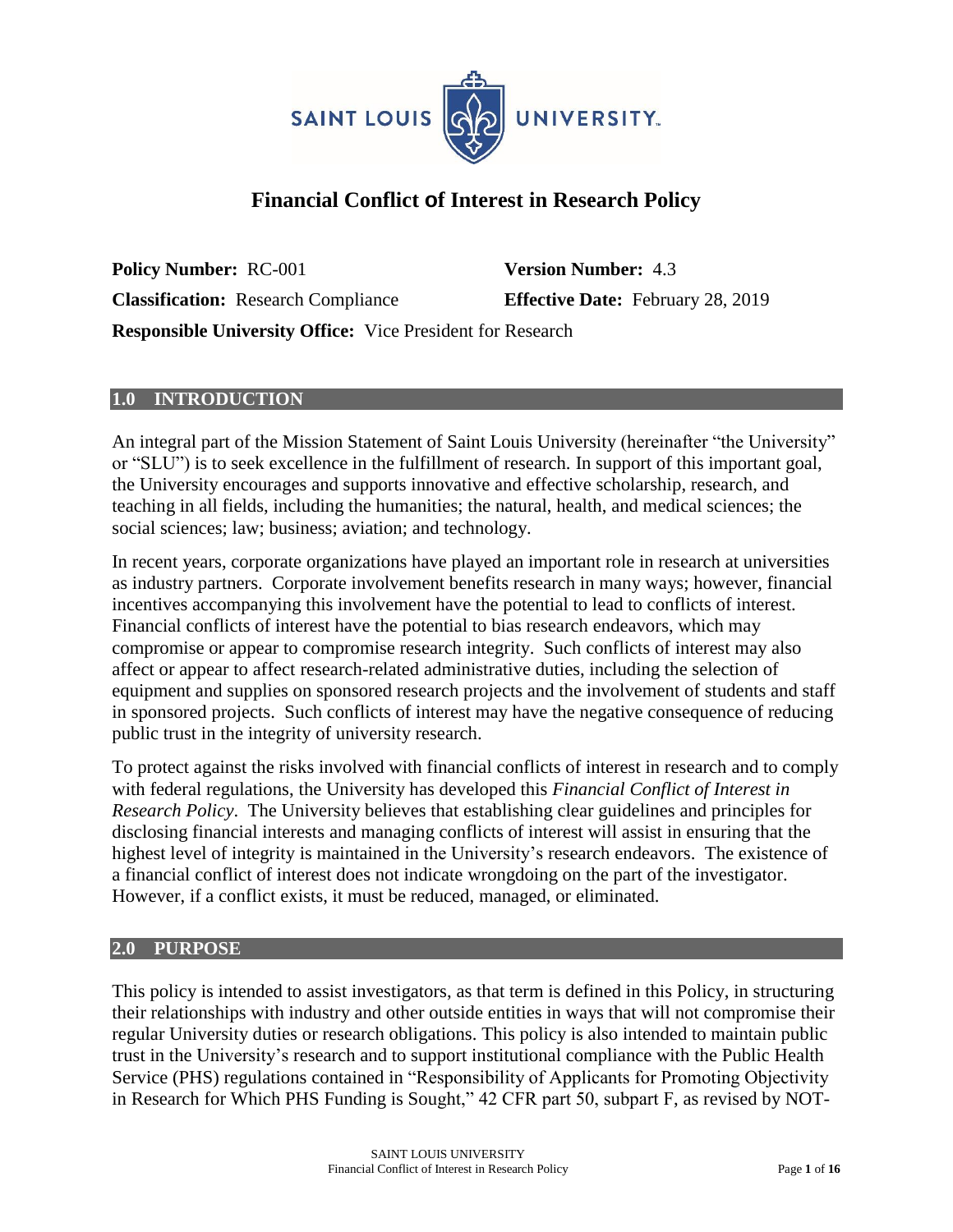OD-11-109, "Issuance of the Final Rule - Responsibility of Applicants for Promoting Objectivity in Research for which Public Health Service Funding is Sought and Responsible Prospective Contractors"; and the National Science Foundation (NSF) requirements for conflict of interest policies; NSF Proposal and Award Policies and Procedures Guide at IV.A.; and other relevant government regulations.

# **3.0 APPLICABILITY**

This policy applies to all personnel, whether or not SLU employees (including faculty members, adjunct instructors, research associates, research assistants, professional staff members, administrators, consultants, contractors, students, and others) participating in the design, conduct, and reporting of research and research-related educational activities. Questions about the applicability of the Policy or the requirements imposed by this Policy should be referred to the Manager of Financial Conflict of Interest in Research (FCOIR) at coi@slu.edu.

# **4.0 GOVERNMENT RULES AND REGULATIONS**

The Public Health Service (PHS), which includes the National Institutes of Health (NIH), requires institutions seeking PHS funding for research to maintain a written, enforced policy on conflict of interest that complies with applicable PHS regulations. The purpose of the PHS conflict of interest regulations is to "promote objectivity in research by establishing standards that provide a reasonable expectation that the design, conduct, and reporting of research funded under PHS grants or cooperative agreements will be free from bias resulting from Investigator financial conflicts of interest." The National Science Foundation (NSF) also requires that each grantee institution employing over fifty persons maintain an appropriate written and enforced policy to ensure that research is not biased by an investigator's financial interests. Furthermore, other federal agencies also maintain similar guidelines regarding conflicts of interest.

### **5.0 DEFINITIONS**

The following definitions apply to this Policy:

- **5.1 Awarding Component** means the organizational unit of the federal agency or other sponsor that awarded the funds contributing to the subject research or educational activity.
- **5.2 Business** means any corporation, partnership, firm, or other legal entity, whether forprofit or non-profit, whether publicly or privately held, but excluding the University.
- **5.3 Financial Conflict of Interest (FCOI)** means a financial interest of an investigator that could directly and significantly affect the design, conduct, or reporting of the investigator's research or research-related educational activities.
	- **5.3.1 Financial Interest** means anything of monetary value, whether or not the value is readily ascertainable.
- **5.4 Significant Financial Interest** (SFI) **means** a financial interest consisting of one or more of the following interests that reasonably appears to be related to the Investigator's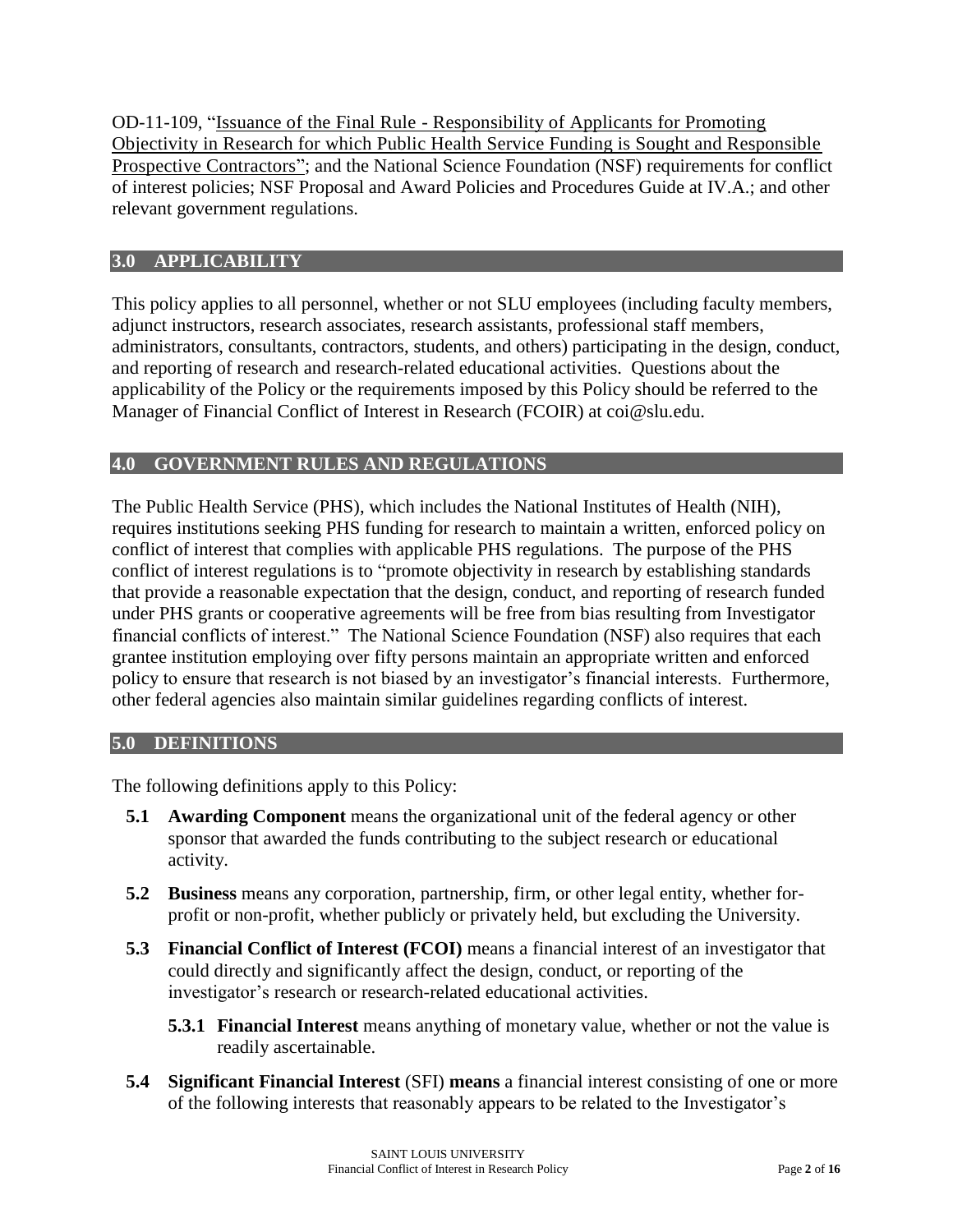institutional responsibilities and/or sponsored activities:

- **5.4.1** With regard to any publicly traded entity, an SFI exists if the value of any remuneration received from the entity in the twelve months preceding the disclosure and the value of any equity interest in the entity as of the date of disclosure, when aggregated, exceeds \$5,000 to the Investigator, including the Investigator's spouse and dependent children. Remuneration includes salary and any payment for services not otherwise identified as salary (e.g., consulting fees, honoraria, paid authorship); equity interest includes any stock, stock option, or other ownership interest, as determined through reference to public prices or other reasonable measures of fair market value;
- **5.4.2** With regard to any non-publicly traded entity, an SFI exists if the value of any remuneration received from the entity in the twelve months preceding the disclosure when aggregated, exceeds \$5,000, or when the Investigator (or the Investigator's spouse and dependent children) holds **any** equity interest (i.e., stock, stock option, or other ownership interest) regardless of the value; or
- **5.4.3** Intellectual Property rights and interests of the Investigator, including the Investigator's spouse and dependent children (e.g., patents, copyrights), upon receipt of income related to such rights and interest.
- **5.4.4** Investigators, including the investigator's spouse and dependent children, also must disclose the occurrence of any reimbursed or sponsored travel (i.e., that which is paid on behalf of the Investigator and not reimbursed to the investigator so that the exact monetary value may not be readily available), related to their institutional responsibilities; provided, however, that this disclosure requirement does not apply to travel that is reimbursed or sponsored by a federal, state, or local government agency, an Institution of higher education as defined at 20 U.S.C. 1001(a), an academic teaching hospital, a medical center, or a research institute that is affiliated with an Institution of higher education.
- **5.4.5** Significant Financial Interest does not include the following types of financial interests:
	- Salary, royalties, or other remuneration paid by the Institution to the Investigator if the Investigator is currently employed or otherwise appointed by the Institution, including intellectual property rights assigned to the Institution and agreements to share in royalties related to such rights;
	- Any ownership interest in the Institution held by the Investigator, if the Institution is a commercial or for-profit organization;
	- Income from seminars, lectures, or teaching engagements sponsored by a federal state, or local government agency, an Institution of higher education as defined at 20 U.S.C. § 1001(a), an academic teaching hospital, a medical center, or a research institute that is affiliated with an Institution of higher education; or
	- Income from service on advisory committees or review panels for a federal, state, or local government agency, an Institution of higher education as defined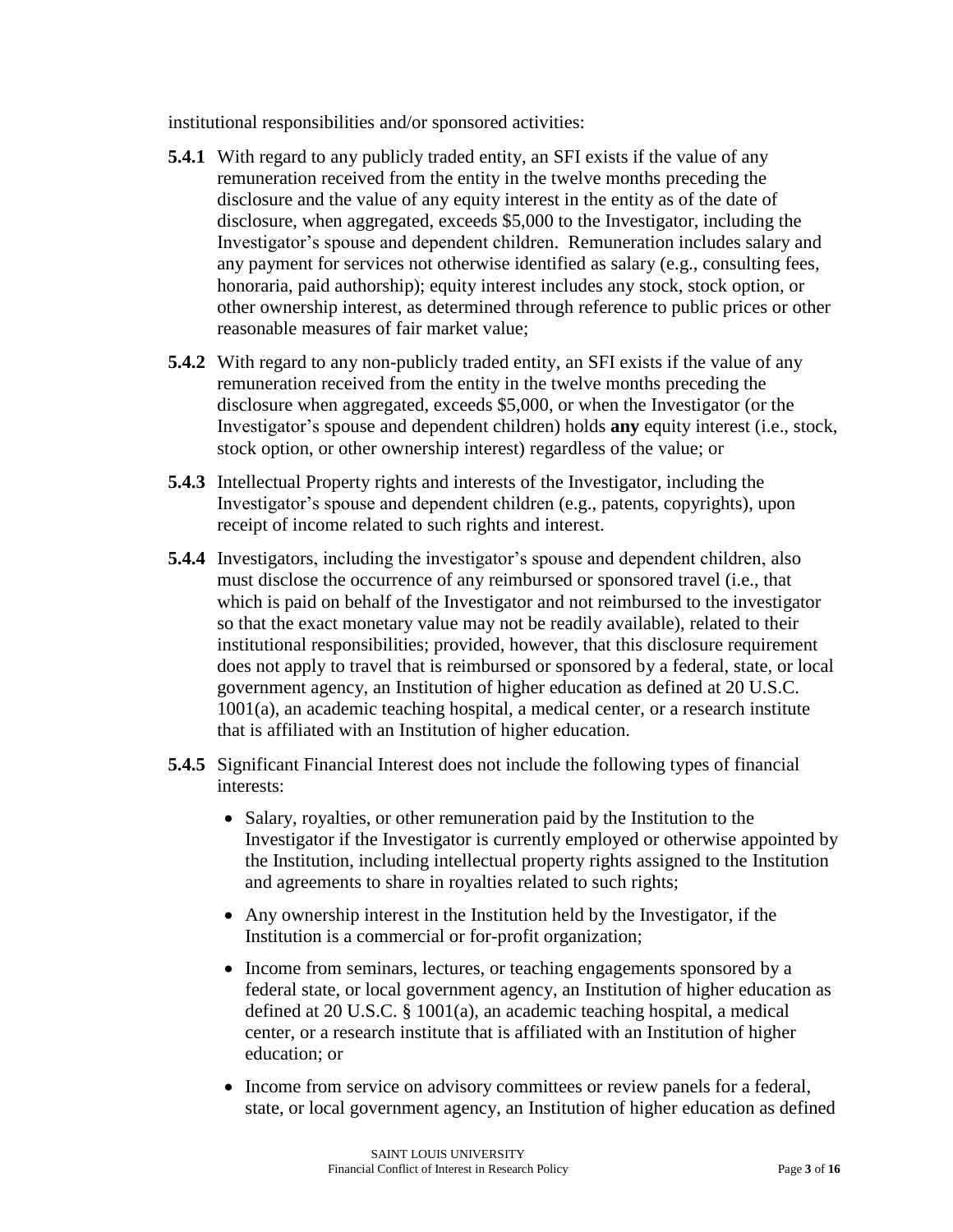at 20 U.S.C. § 1001(a), an academic teaching hospital, a medical center, or a research institute that is affiliated with an Institution of higher education.

- **5.5 Investigator** means the principal investigator, co-investigator, and/or any other person(s) regardless of title or position, who is responsible for the design, conduct, or reporting of research or educational activities funded by an external sponsor, or research that is proposed for such funding. In general, undergraduate students are not to be designated as "investigators" unless there is an expectation that they could significantly influence the design, conduct, or reporting of the subject research or educational activity. For externally-funded projects involving human studies, all persons listed on the IRB protocol research team are considered investigators for this policy. For non-human studies, the PI determines who is responsible for the design, conduct, or reporting of the project.
- **5.6 Senior/Key Personnel** means the principal investigator, co-investigator(s), program director or any other persons who contribute to the scientific development or execution of a project in a substantive, measurable way. This does not include undergraduate students unless there is a reasonable expectation that they will contribute significantly to the scientific development or execution of a project. All senior/key personnel are considered investigators for this policy.
- **5.7 Significant Contributor** means an individual who commits to the scientific development or execution of the project, but does not commit any specified measurable effort to the project. Individuals with measurable effort may not be identified as Significant Contributors but rather should be considered Key Personnel.
- **5.8 Research** means a systematic investigation, study or experiment designed and conducted to develop or contribute to the body of knowledge. Research includes basic and applied research as well as product development. This includes but is not limited to research grants, career development awards, center grants, individual fellowship awards, infrastructure awards, institutional training grants, program project, or research resources awards, but does not include confidentiality and non-disclosure agreements (CDAs), master agreements where specific research projects and investigators are not defined, and service agreements where the agreement prohibits [or stays silent regarding] authorship on any academic publications/presentations as a result of the work.
	- **5.8.1 Clinical Research** means any research or procedure involving human subjects or the use of human samples in the development, implementation, and evaluation of patient therapies, including drug therapies, diagnostic tests, and medical devices. This term includes clinical trials.
- **5.9 Conflict of Interest in Research Committee (COIRC)** means the University committee committed to advancing research and fostering an entrepreneurial spirit at Saint Louis University while maintaining objectivity and integrity in research. The COIRC provides oversight for conflict of interest education, recommends policy, and reviews Conflict of Interest Disclosures. If a conflicting situation arises that will require management, the COIRC will consult with the investigator as needed to develop and implement an appropriate management plan.
- **5.10 Outside Interest Disclosure (OID)** means a formal statement of relevant information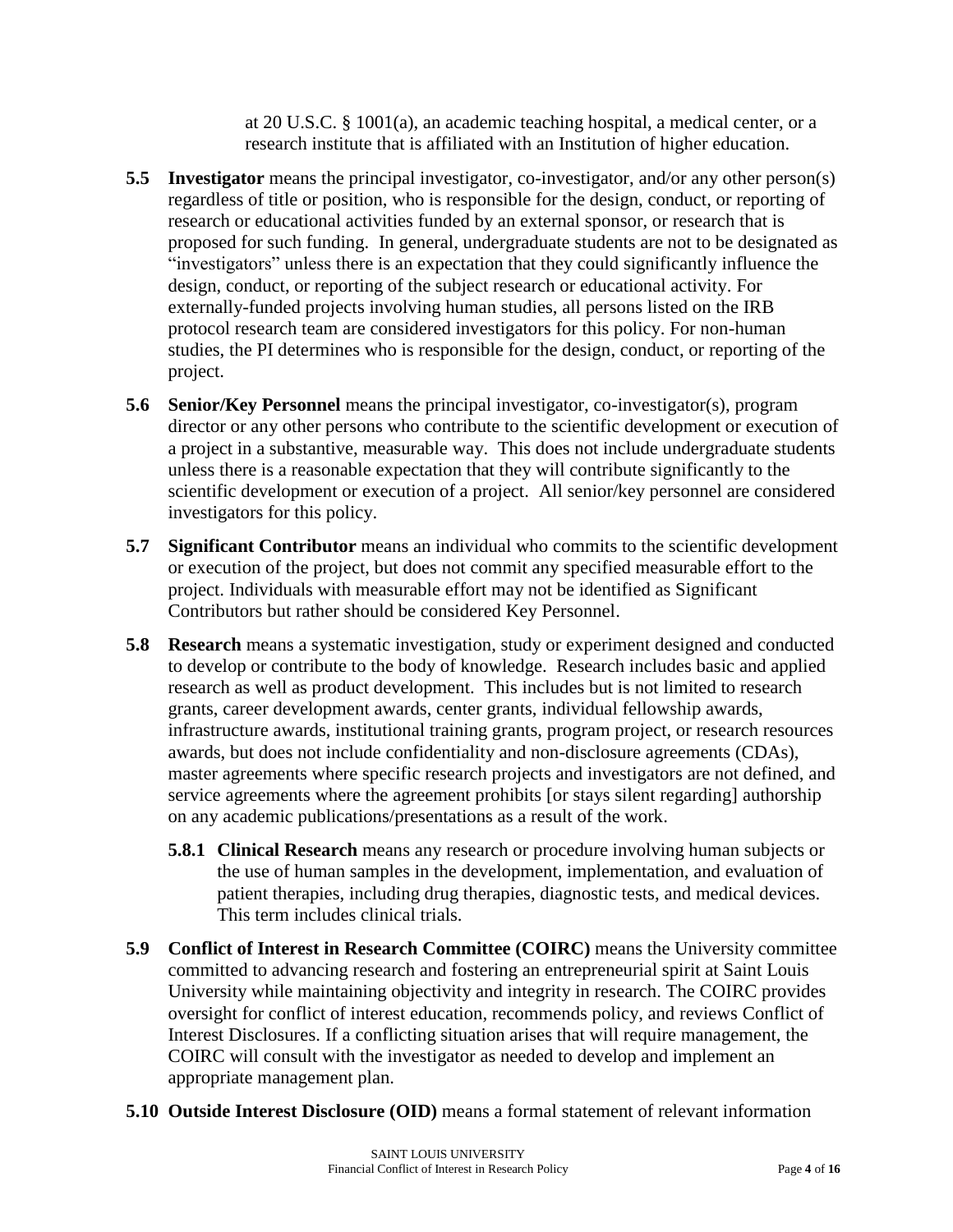about financial interests (see section 8). Saint Louis University requires that disclosures are made on-line using the University's InfoEd system. Annual disclosures are required, as well as *ad hoc* disclosures when changes to annual disclosures occur. Investigators who have not submitted an annual disclosure or update must do so prior to submitting a proposal for submission to an external funder.

- **5.11 Public Health Service (PHS)** means the operating division of the U.S. Department of Health and Human Services and any components of the PHS to which authority may be delegated.
- **5.12 Health and Human Services (HHS)** means the United States Department of Health and Human Services and any components of HHS to which authority may be delegated.
- **5.13 National Science Foundation (NSF)** refers to the independent agency of the federal government responsible for the promotion of progress in science and engineering by supporting programs in research and education.
- **5.14 Sponsor** means an entity providing financial support or other items of financial value (whether or not the value is stated) for research, educational activities, or travel. This includes all federal and private entities.
- **5.15 Sponsored Travel** means reimbursed or compensated travel which is paid to the Investigator (including the investigator's spouse and dependent children), to the University, or paid on behalf of the Investigator, even in cases where the exact monetary value may not be readily available.
- **5.16 Institutional Responsibility** as applied to Investigators, means all professional activities an Investigator provides to the University within his/her appointment including instruction, research, clinical (service), and administration.

### **6.0 POLICY**

- **6.1 Guiding Principles**: Although the University expects its employees to conduct themselves with the utmost integrity and honor in the engagement of all activities, there are certain activities that require particular sensitivity and attention. The following activities fall within this category:
	- **Research.** Decisions concerning the nature and direction of scholarly research at the University should be governed by judgments of scholarly merit and intellectual importance. A faculty member's involvement with, or interest in, outside commercial or professional applications of research should not bias judgment concerning the faculty member's own scholarly research or that of other faculty or students.
	- **Publication.** Free and open communication of the results of research is an important and longstanding policy of the University. Involvement in outside professional or commercial activities should not unnecessarily delay or inhibit the publication of scholarly research or the sharing of information derived from such research. Shortterm delays in publication for consideration of proprietary information or related to patent applications are sometimes necessary. Investigators are expected to disclose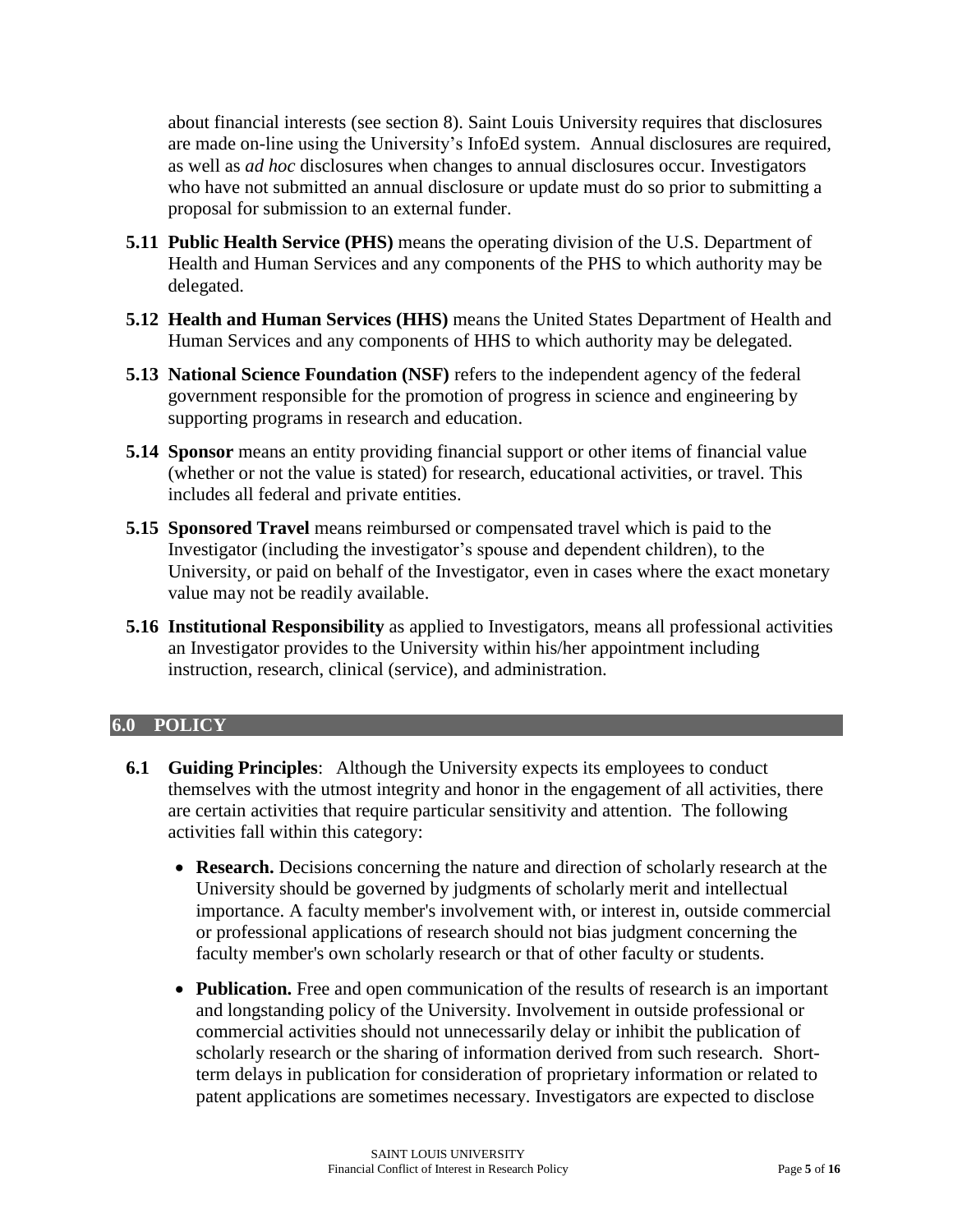relevant outside consulting arrangements or affiliations in their published scholarly works.

- **Education.** Students, residents, and fellows rely on faculty advice and guidance concerning educational matters within the University, including the nature and direction of research, as well as temporary and career employment opportunities outside the University. Such advice and guidance should always be governed by a student's best interest and should not be made to serve a faculty member's interest in outside commercial and/or professional activities.
- **Clinical Trials.** Faculty assuming the responsibility for the design, conduct, or reporting of clinical trials have a special obligation to avoid bias or the appearance of bias in the conduct of these studies. Clinical trials involving materials, devices, or procedures invented or discovered by faculty members (whether such invention or discovery took place at Saint Louis University or elsewhere) with the intention of commercial development require careful scrutiny. Similar concerns arise when a faculty member has a consulting engagement with a company whose product is the target of the clinical trial.
- **Intellectual Property.** Any research involving patents, materials, devices, or procedures invented or discovered by faculty members (whether such development took place at SLU or elsewhere) with the intention of commercial development requires careful scrutiny.
- **Human Subjects.** Research involving human subjects poses special concerns that require heightened scrutiny. Any possible conflict of interest relating to human subjects in research must be routinely disclosed to the Institutional Review Board(s) (IRB) as part of the application for approval by the IRB, and disclosed when new conflicts arise.
- **Collaborative Research.** Research with entities external to SLU requires particular scrutiny, as the University is responsible for ensuring that all Key Personnel, including those at other institutions, comply with the PHS guidelines for conflict of interest in research.
- **Office/Laboratory Space and Other Resources.** Faculty members may make reasonable use of their office and office equipment for all activities permitted within the scope of their University employment. University facilities such as laboratories, scientific equipment, University personnel, or students should not be used primarily for the financial benefit of the faculty member or for the benefit of a business with which the faculty member is associated. A faculty member who wishes to use University laboratory space for a commercial project must follow other related policies as applicable, such as the Policy on Private Use of University Research Facilities, Research Facilities Lease Agreement, the Extramural Activities Policy, and the *Faculty Manual*.
- **Startup Companies.** Startup companies provide opportunities for development and commercialization of inventions and technology but also may create conflicts of interest and require a high level of review and management.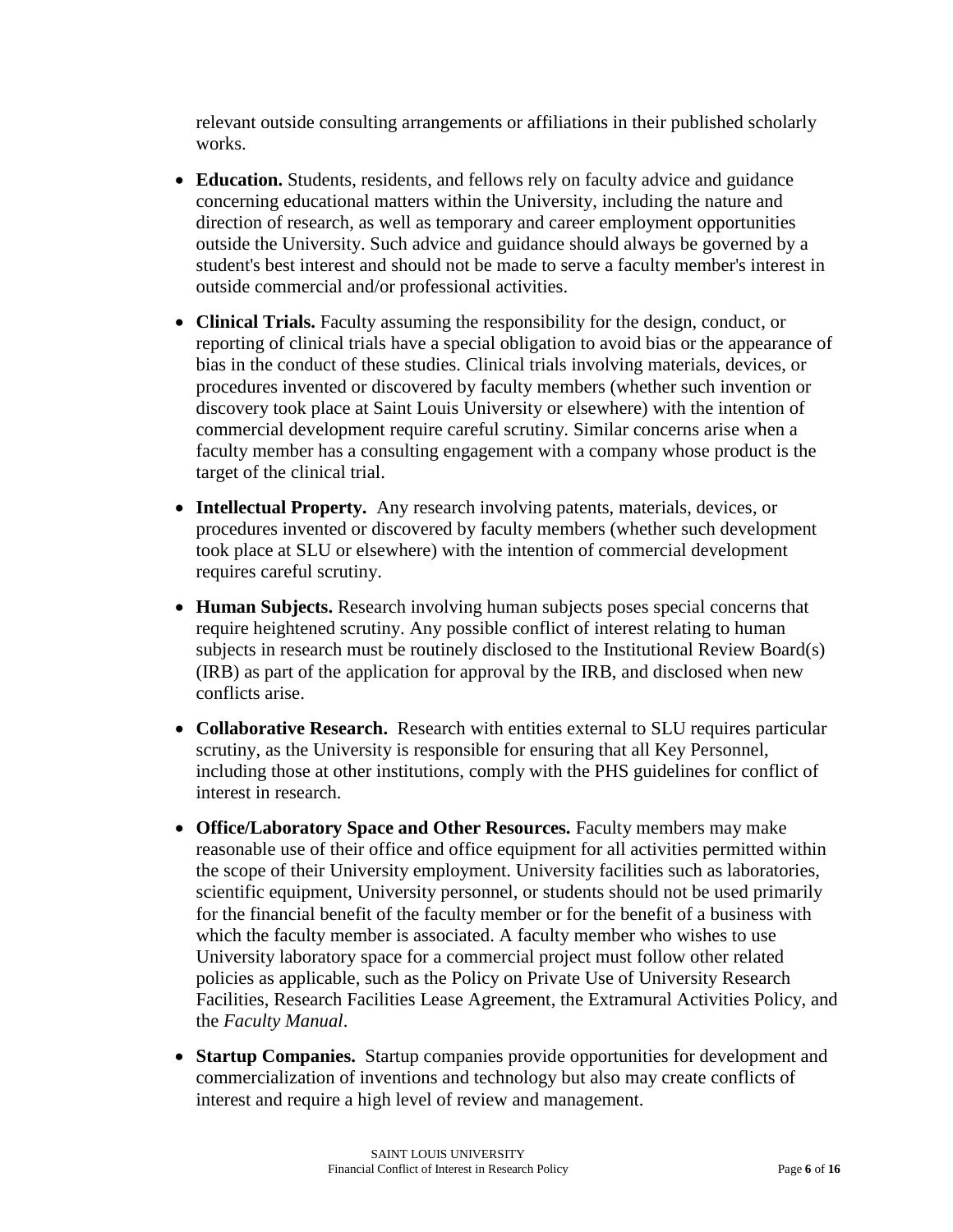# **6.2 Recognizing Conflict of Interest**

A conflict of interest exists under this Policy when the COIRC reasonably determines that a significant financial interest of an investigator could directly and significantly affect the design, conduct, or reporting of sponsored research or educational activities. If a conflict of interest is identified, it must be reduced, managed, or eliminated within 60 days of its discovery.

A critical step in handling conflicts is full disclosure of financial interests and, if a conflict of interest is identified, development and implementation of an appropriate management plan. The COIRC is committed to advancing research and fostering an entrepreneurial spirit at SLU while maintaining objectivity and integrity in research. If a conflicting situation arises that will require management, the COIRC will work in cooperation with the individual to develop and implement an appropriate management plan.

# **6.3 Termination of a Conflict**

A conflict affecting a particular study or project continues to exist until the conflicted Investigator from Saint Louis University has completed the project and their portion of any subsequent publications or presentations, understanding that research data may take several years before publication takes place.

The conclusion of a conflicted study within the University's system can be determined as follows: (1) For studies involving human subjects, the COIRC will terminate the COI Management Plan when the IRB officially closes the related protocol; and (2) For research not involving human subjects, the COI Committee will terminate the COI Management Plan when the Office of Sponsored Programs officially closes the fund on the University's financial reporting system.

### **7.0 RESPONSIBILITIES**

### **7.1 University Responsibilities**

The University has the following responsibilities under this Policy, in order to fully comply with the requirements of federal regulations:

- 1. Maintaining on a publicly accessible Web site, an up-to-date, written, enforced policy on financial conflicts of interest that complies with federal regulations.
- 2. Informing each investigator and other covered persons of this Policy and reporting obligations under this policy, including relevant time frames;
- 3. Requiring each investigator to submit an updated OID Form of significant financial interests within 30 days of discovering or acquiring a new significant financial interest.
- 4. Requiring each investigator to complete training regarding this policy prior to engaging in research related to any PHS-funded grant and at least every four years, and immediately when any of the following occur: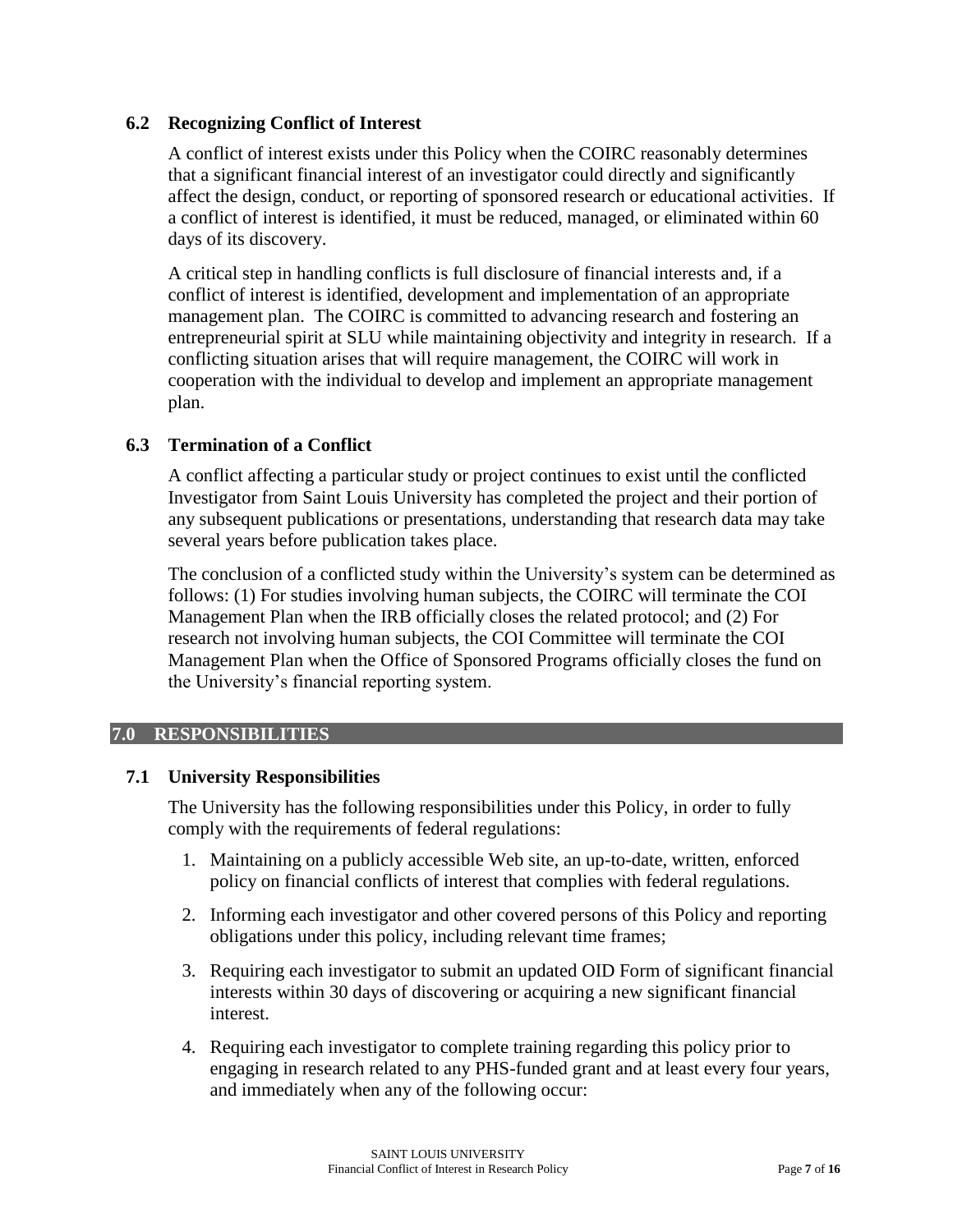- a. The University revises this policy or procedures in ways that affect the requirements of investigators.
- b. An Investigator is new to an Institution; or
- c. The University finds that an Investigator is not in compliance with the University's financial conflict of interest policy or management plan.
- 5. Identifying and approving the Manager of FCOIR, who is responsible for soliciting and reviewing Outside Interest Disclosure Forms as specified in Section 8.0 of this Policy, and providing guidelines consistent with federal regulations to determine whether an investigator's SFI represents a financial conflict. Identifying appropriate backup personnel.
- 6. Ensuring that all sub-grantees, subcontractors, and collaborators of federally funded research and educational activities comply with federal requirements regarding financial conflict of interest by either requiring investigators working for those entities to comply with this Policy or by requiring the entity to provide an assurance to the University that will enable the University to comply with federal regulations.
- 7. Providing initial and on-going FCOI reports to awarding agencies. Reporting the existence of any FCOI by University investigators or subrecipients to the appropriate sponsoring entity and assuring that they have been managed, reduced, or eliminated. For PHS-funded research, prior to expending any sponsored funds, the institution must report an FCOI to the PHS-awarding component and must report any interest identified as conflicting subsequent to the initial report within 60 days of that identification. For PHS funded research, this is accomplished through the eCommons website.

Information to be reported initially includes the following:

- Grant/Contract Number;
- Project Director/Principal Investigator or Contact PD/PI;
- Name of Investigator with Financial Conflict of Interest;
- Whether FCOI was managed, reduced, or eliminated;
- Name of the entity with which the Investigator has a FCOI;
- Nature of FCOI, (e.g., equity, consulting fees, travel reimbursement, honoraria);
- Value of the financial interest  $(0-1, 999; 55K 9, 999; 10K 19, 999;$  amounts between \$20K and \$100 K by increments of \$20K; amounts above \$100K by increments of \$50K or statement that a value cannot be readily determined;
- A description of how the financial interest relates to PHS-funded research and the basis for the University's determination that the financial interest conflicts with such research; and
- Key elements of the University's management plan.

In addition, an Annual Report will be filed noting the status of the FCOI, and any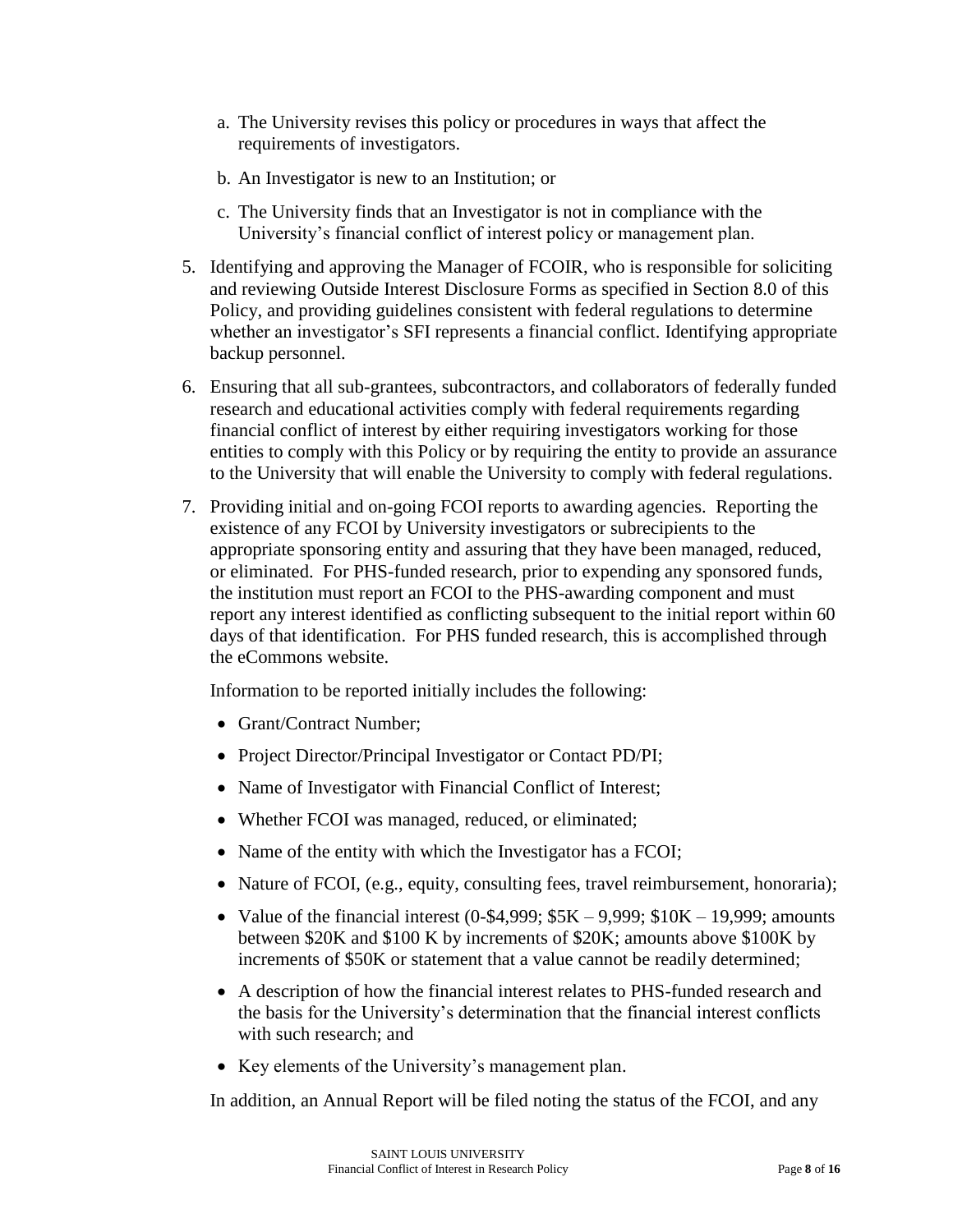changes to the management plan.

- 8. Promptly notifying federal sponsors and, where required by the funding agreement, private sponsors, if the failure of any investigator to comply with this Policy has, in the opinion of the COIRC, biased the design, conduct, or reporting of the sponsored research or educational activity.
- 9. Maintaining records of all financial disclosures and all actions taken by the University with respect to each conflicting interest in accordance with Section 12.0 of this Policy.
- 10. Overseeing the establishment of adequate enforcement mechanisms to promote conformance with this Policy and sanctions, as appropriate, against investigators who fail to comply with this Policy.
- 11. Making information available, upon request, to federal sponsors, regarding all disclosures of financial interests and the University's review of, and response to, such disclosures, whether or not the University determined that it resulted in a financial conflict of interest.
- 12. Making information available, upon request, to federal sponsors, regarding all conflicting interests identified by the University in research or educational activities sponsored by the entity in which the conflict exists and how those interests have been managed, reduced, or eliminated to protect the objectivity of the research activity.
- 13. Requiring investigators involved in a PHS-funded project of clinical research to disclose a conflicting interest in each public presentation of the results of clinical research, the purpose of which is to evaluate the safety or effectiveness of a drug, medical device, or treatment that has been determined by HHS to have been designed, conducted, or reported by an investigator with a conflicting interest that was not disclosed or managed.
- 14. Certifying in each application for funding sought from the PHS that the University has in effect an up-to-date, written, and enforced administrative process to identify and manage financial conflicts of interest with respect to all research project for which funding is sought or received from the PHS.

# **7.2 Investigator Responsibilities**

The effectiveness of this Financial Conflict of Interest in Research Policy relies upon the accurate and timely reporting of the Investigators. Investigators have the following responsibilities under this Policy:

1. Electronically completing and submitting, through the University's InfoEd system, an annual OID Form, as specified in Section 8.1 of this Policy, within thirty days of receiving the Form. The Investigator is also responsible for updating the Disclosure Form to account for changes in his/her financial interests that render the annual disclosure inaccurate or incomplete, also within thirty days of identifying the change. Investigators must update their OID Form on an annual basis as requested by the University. Investigators who have not previously completed the disclosure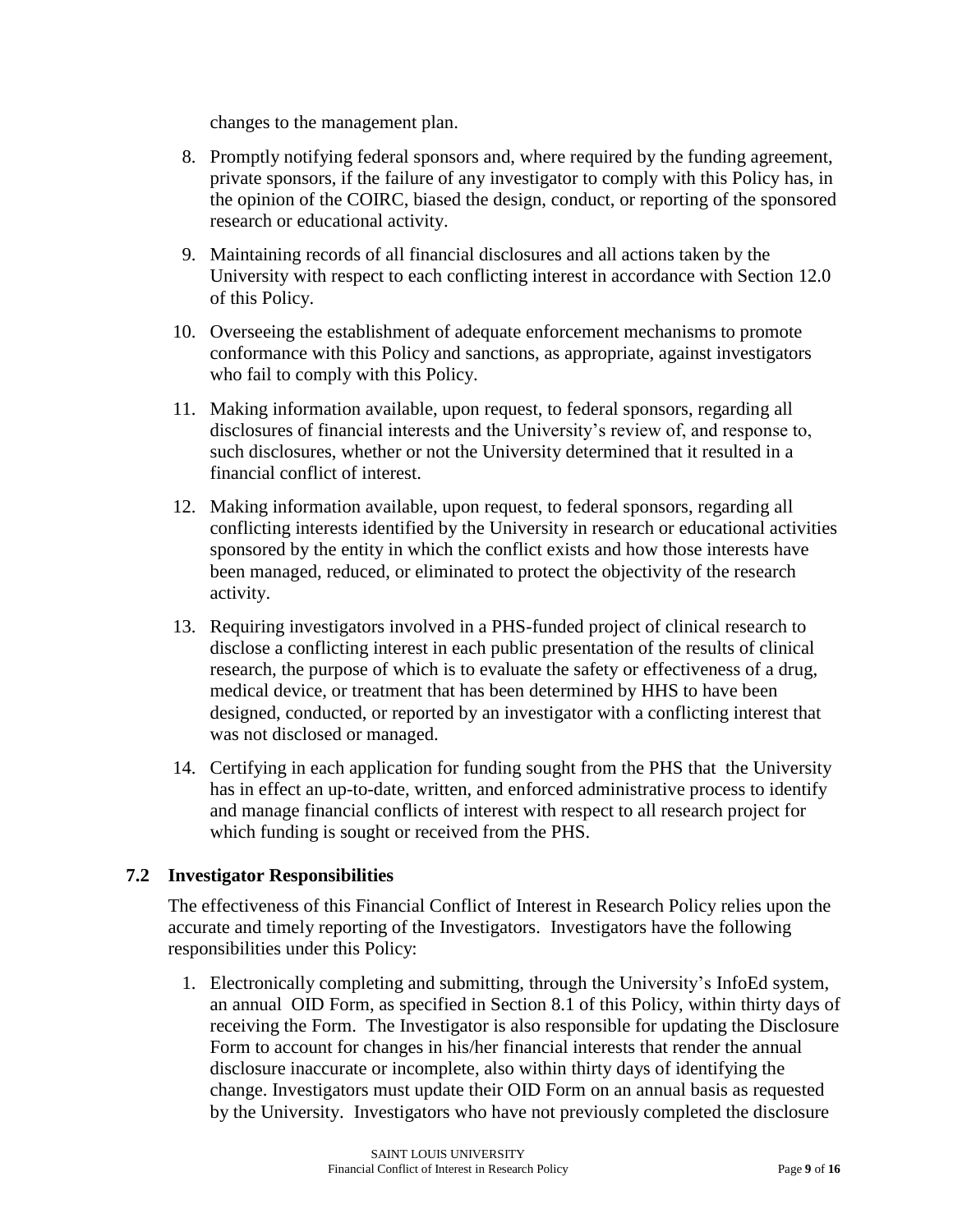form, or whose annual OID update is overdue, must do so prior to submission of any proposal for external funding, which includes but is not limited to grant applications and clinical trial agreements.

- 2. Cooperating with the COIRC in the development and verification of a management plan in those instances where the COIRC has determined that a conflict of interest exists that must be managed, reduced, or eliminated.
- 3. Complying with the terms and conditions of management plans, including providing required reports in a timely manner and updating information as needed.
- 4. Informing co-investigators, staff, students, other individuals, and personnel at institutions external to SLU who are involved in the design, conduct, or reporting of the investigator's externally sponsored research projects of their obligation to comply with this Policy, in accordance with any management plans. Undergraduate students are exempted from the policy unless they are significant contributors to the project and could influence the design, conduct, and reporting of the externally funded project.
- 5. Ensuring that external collaborators/subcontractors have submitted evidence of compliance with their institution's Conflict of Interest in Research policy, or, if none exists, ensuring that any external collaborators certify that they will comply with this policy. This includes projects for which no monetary value is placed on the collaborative effort (e.g., a no-cost consulting arrangement). SLU Principal Investigators have the same responsibility for these collaborators as they do for any SLU collaborators or Key Personnel.
- 6. If SLU researchers commit to a project for which the prime awardee is not SLU, and request no monetary compensation or other items of value, those researchers are not covered under SLU's Conflict of Interest in Research Policy and will not be certified by SLU as such. Such collaborative effort is considered to be the researcher's responsibility and should not involve SLU resources (e.g., laboratories, personnel, etc.).
- 7. Participating in required financial conflict of interest training within 30 days of the issuance of this original policy (August 24, 2012), and at least once every four years thereafter.
- 8. The Investigator is responsible for the accuracy of Conflict of Interest references in all grant-related documents submitted both within the Institution and outside the Institution.

# **7.3 Departmental Chair Responsibilities**

Each Department Chair or Division Head has the following responsibilities under this Policy:

1. Ensuring that investigators under their supervision are aware of this policy and their obligation to electronically submit the annual OID Form and complete required training under this Policy.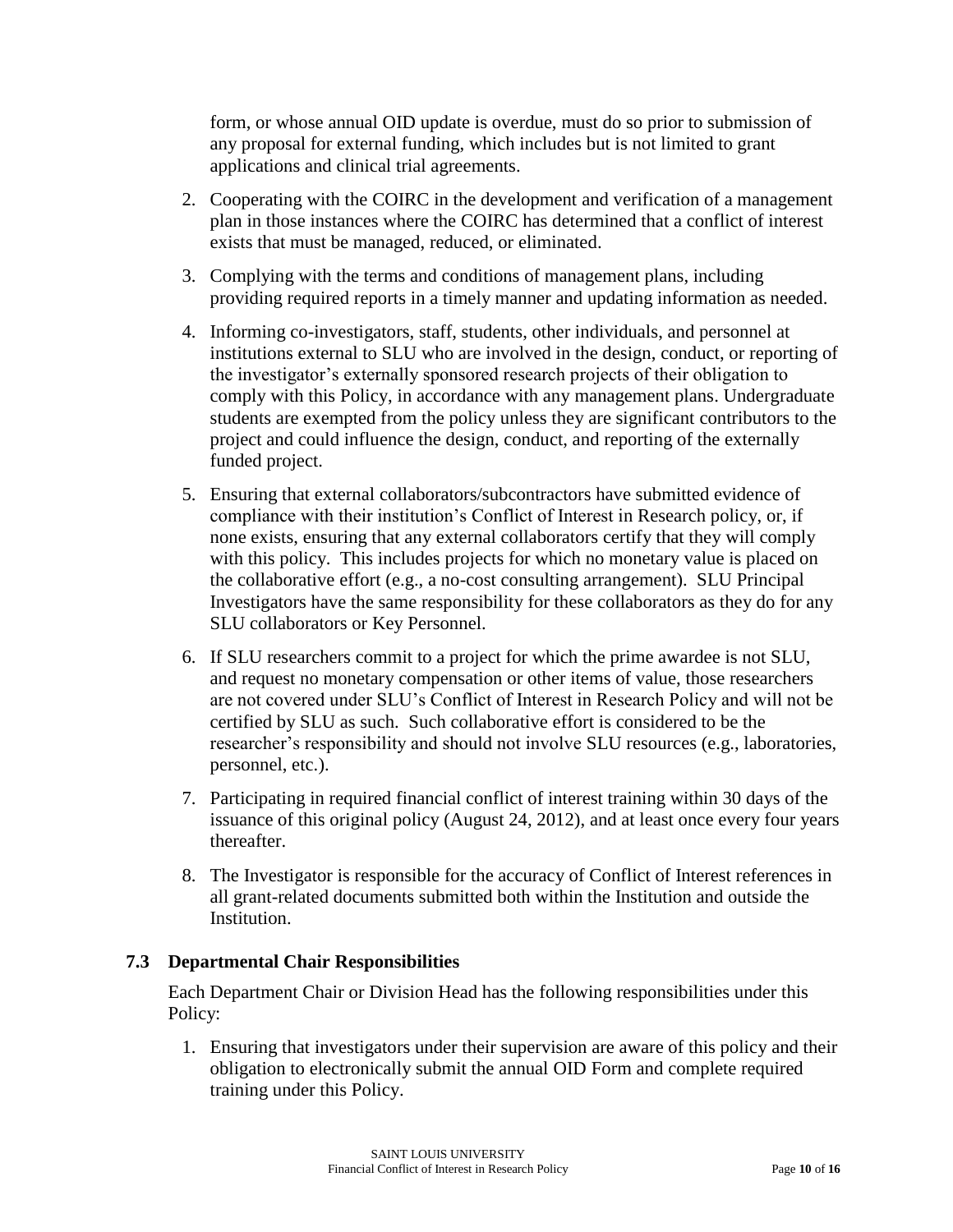- 2. Working with the COIRC and individual faculty in developing and implementing management plans to address any identified conflicts of interest.
- 3. Helping to determine whether a violation of this Policy has occurred.

# **8.0 PROCEDURES FOR DISCLOSURE AND REVIEW**

# **8.1 Annual Disclosure**

Each investigator engaged in or applying for externally sponsored research is required to complete an annual electronic OID Form using the InfoEd system. The OID Form requires the investigator to list: (1) all financial interests of any value, as well as those of investigator's spouse and dependent children, that reasonably appear related to the investigator's institutional activities or sponsored projects, and (2) an explanation of the connection, if any, between the investigator's sponsored activities and the financial interests.

Annual Outside Interest Disclosure Forms shall be submitted electronically through InfoEd. The Manager of FCOIR will triage the disclosures for review by the COIRC. Positive disclosures will be shared with the department chair or division head and the appropriate Dean. In matters where there are positive disclosures from Deans, they will be shared with the appropriate Vice President.

# **8.2 Travel Disclosures**

Investigators, including investigator's spouse and dependent children, also must disclose the occurrence of any reimbursed or Sponsored Travel. However, this disclosure requirement does not apply to travel that is reimbursed or sponsored by a federal, state, or local government agency, an Institution of higher education as defined at 20 U.S.C. § 1001(a), an academic teaching hospital, a medical center, or a research institute that is affiliated with an Institution of higher education.

Such disclosure will include the purpose of the trip, the identity of the sponsor/organizer, the destination, the duration, whether spouse/child travel was paid, and an estimated value of the trip. Further information may be requested to assist in the determination of whether or not a financial conflict of interest exists.

# **8.3 Ad Hoc Disclosures**

In addition to the annual disclosures, in each of the following circumstances, investigators are required to electronically file an ad hoc Outside Interest Disclosure Form through the InfoEd system: (1) the investigator did not submit a disclosure at the time of the annual disclosure and is planning to file an application for funding with an other external sponsor or to engage in such research prior to the next annual disclosure form submission, (2) the investigator did not submit a disclosure at the time of the annual disclosure and is planning to participate in externally-funded clinical research as part of a clinical trial agreement or human study protocol, or (3) within 30 days when the financial interests of the investigator have changed, making the prior annual disclosure inaccurate or incomplete. Examples of changes that require updates include relationships with new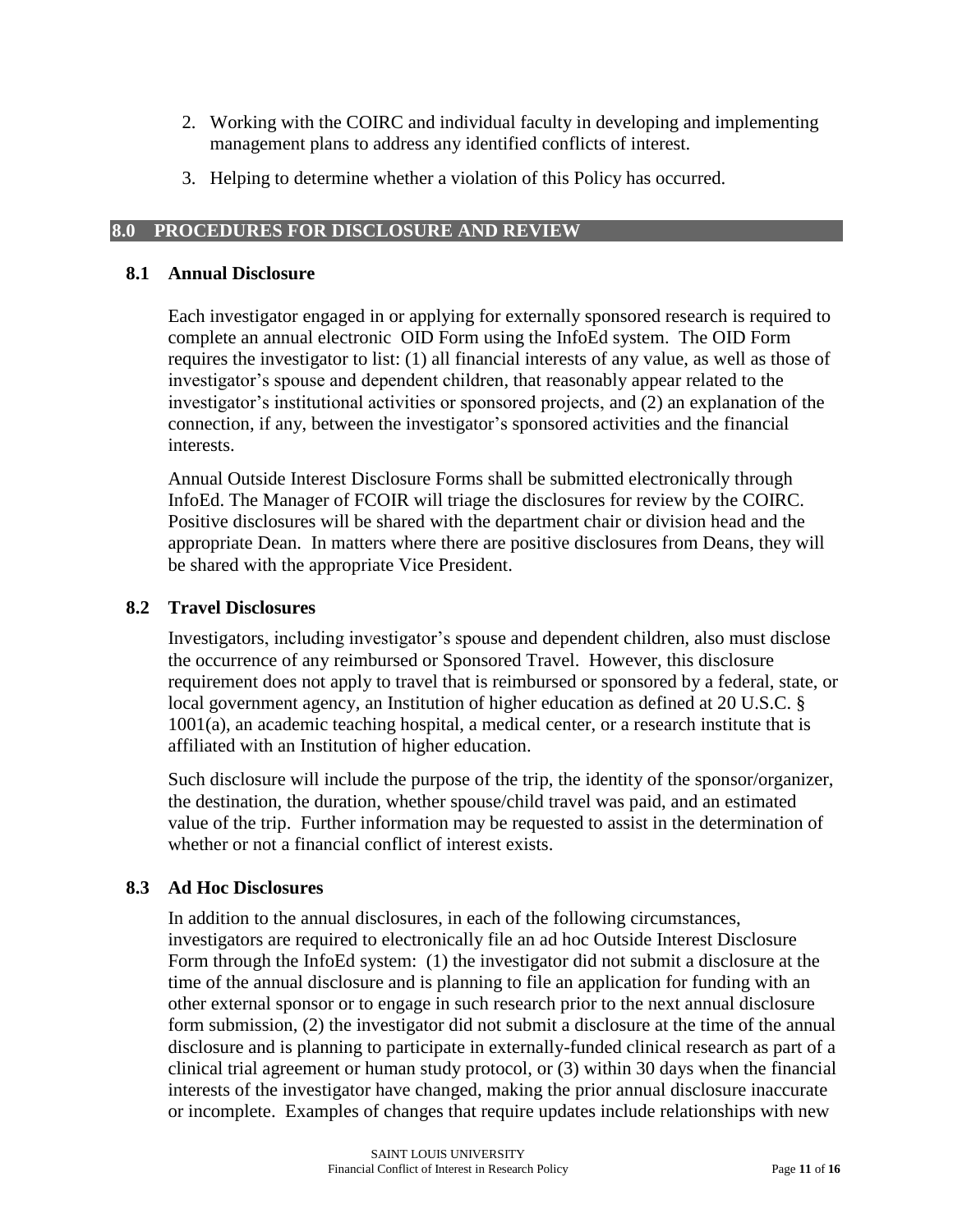entities, change in nature of a relationship with an existing entity (e.g., used to own stock with a company, now also a consultant), and changes in value from below \$5,000 per calendar year to above \$5,000 per calendar year.

Ad hoc disclosures shall be submitted through the InfoEd system and will be reviewed in the same manner as the annual disclosures.

# **9.0 MANAGEMENT OF CONFLICTS OF INTEREST**

If it is determined that a conflict of interest exists, the COIRC, in collaboration with the conflicted individual, will prepare a management plan to ensure the reduction, management, or elimination of the conflict. The input of the affected individual will help in devising an appropriate management plan. In addition, the Manager of FCOIR will notify the Dean of the School or College in which the affected individual works that a conflict of interest was determined. The Manager will also notify other COI Committees if the individual has other roles at SLU (i.e., the Institutional Conflicts of Interest Review Committee for Institutional Officials and the Committee on Oversight of Health Care Professional Conflicts of Interest for clinicians). Each management plan will include a monitoring and follow-up plan specific to the circumstances of the plan. Non-compliance will be reported to the COIRC, which will recommend further action to the Associate Vice President for Research.

Examples of conditions or restrictions that might be imposed to manage, reduce, or eliminate conflicts of interest include, but are not limited to:

- public disclosure of relevant significant financial interests;
- disclosure of financial interests to research subjects, co-investigators or students involved in the research;
- monitoring of the design, conduct, and reporting of the research by independent reviewers;
- modification of the research plan;
- disqualification of the conflicted individual from participation in any portion of the activity that would be affected by the significant financial interests;
- reduction or elimination of significant financial interests; or,
- severance of the relationships that create conflicts of interest.

# **10.0 SANCTIONS FOR NONCOMPLIANCE**

Individuals are expected to comply fully with this Policy, including the requirements of disclosure. Investigators who deliberately or repeatedly fail to disclose fully and truthfully conflict of interest situations or fail to comply with any stipulated plan for managing the disclosed conflict will be subject to the applicable University disciplinary processes as prescribed in the Saint Louis University *Faculty Manual* or other appropriate University guidelines, up to and including termination. The COIRC will report in writing to the Associate Vice President for Research, those individuals who do not cooperate fully with the COIRC.

The COIRC will recommend to the Associate Vice President for Research actions which may include, but are not limited to, the following: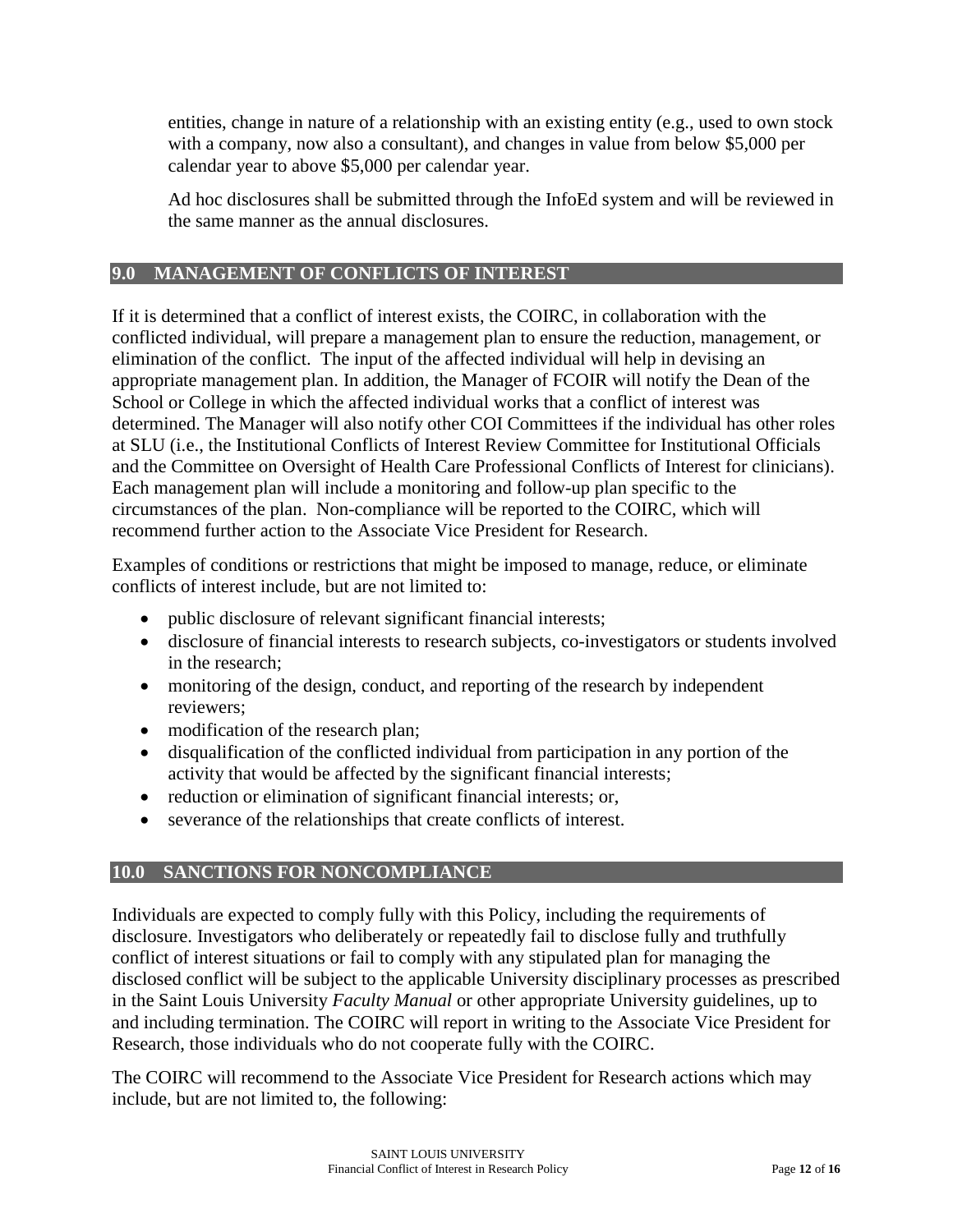- 1. Specific training for the investigator and/or members of the research team. Formats of such training could be on-line or face-to-face training sessions specifically designed for the identified transgression.
- 2. Increased frequency of disclosure, such as requiring the investigator to submit monthly reports or attend face-to-face meetings informing the Committee of any disclosure updates.
- 3. Heightened scrutiny on an investigator's disclosure, such as requiring the researcher to submit documentary evidence of the disclosure items. Examples include supporting tax documents, such as a 1099-DIV or Schedule K-1, bank statements, equity schedules, licensing agreements, etc.
- 4. Collaborative support from the investigator's department, such as requiring both the investigator and his/her department chair to participate in face-to-face meetings with the COI Committee to ensure disclosure accuracy and effective conflict management.
- 5. Freezing of externally sponsored funds.
- 6. Barring investigators from applying for future research or clinical trial agreements.

In consultation with the appropriate Chair and Dean, the Associate Vice President for Research will impose penalties or disciplinary actions that s/he deems necessary.

Individuals may also be subject to criminal sanctions or civil liability under federal or state law.

Violations of full and prompt disclosure may result in the loss of grant funding and sanctions regarding future funding from federal agencies.

In addition, if HHS determines that a PHS-funded project of clinical research whose purpose is to evaluate the safety or effectiveness of a drug, medical device, or treatment was conducted by an investigator with a conflict of interest that was not disclosed or managed, as required by this Policy, the investigator will be required, at a minimum, to disclose the conflicting interest in each public presentation of the results of the research. Other sanctions or penalties, including loss of funding, fines, and/or debarment, may be assessed at the discretion of the agency.

### **11.0 NOTICE TO EXTERNAL SPONSORS**

# **11.1 Notification to PHS**

Prior to the expenditure of any funds under a PHS award, the University will report to the PHS Awarding Component within 60 days of its discovery the existence of any conflicting interest related to the specific PHS award that was identified by the University under the procedures set forth in this Policy. The University will report on that information regarding the conflict as required by agency guidelines. The notification will include an assurance that the conflict of interest has been managed, reduced, or eliminated.

In addition, if a financial conflict of interest is identified subsequent to the University's report to PHS as specified above, the University will notify the PHS Awarding Component of the existence of the conflicting interest and implement a management plan to manage, reduce, or eliminate the interest within 60 days of its identification.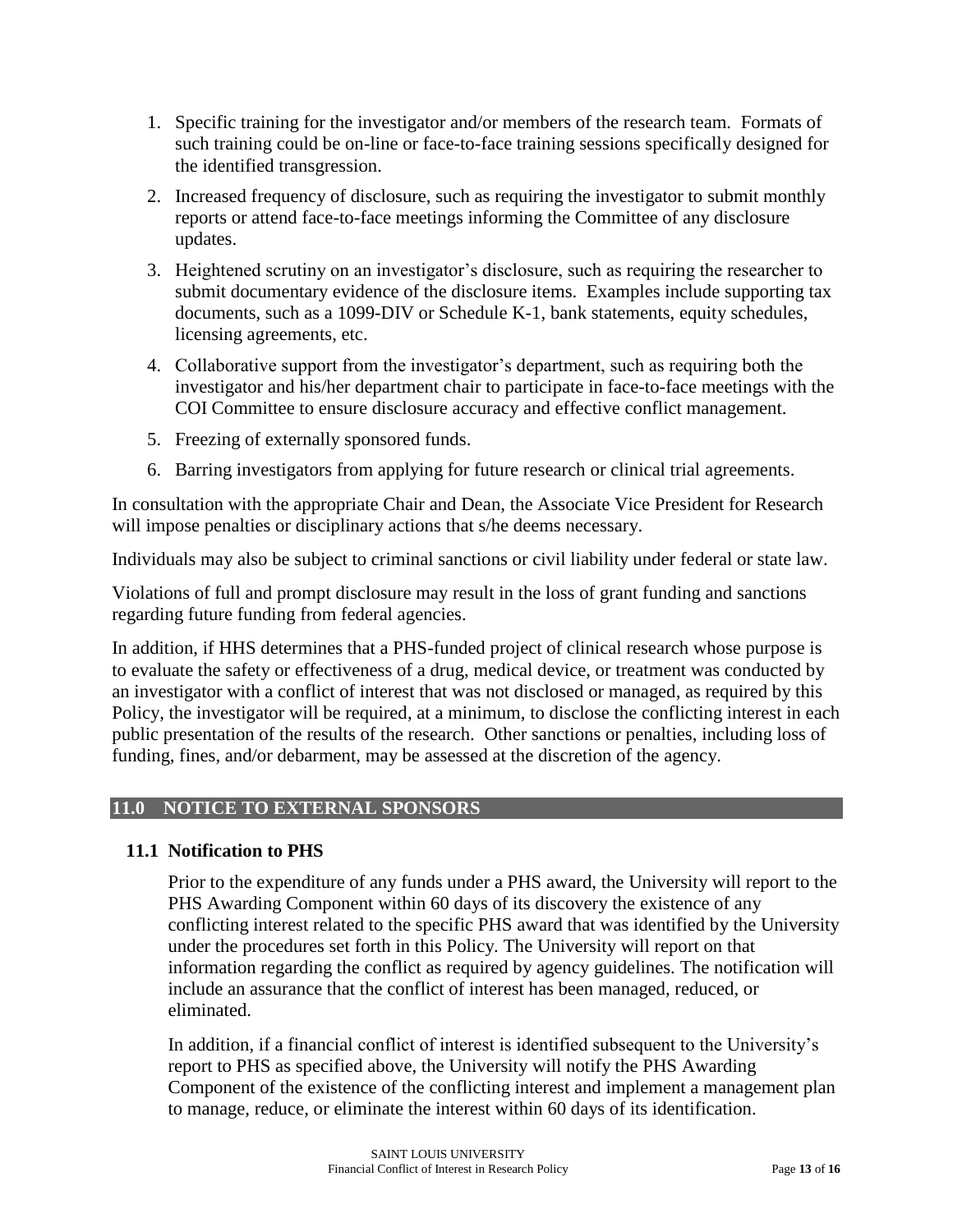If an investigator fails to comply with this Policy and has a financial conflict of interest in research funded by PHS that was not identified or managed in a timely manner due to noncompliance, the University will conduct a retrospective review of the Investigator's activities and the PHS-funded research project to determine whether any PHS-funded research, or portion thereof, conducted during the time period of the noncompliance, was biased in the design, conduct or reporting of such research. The University will notify the PHS awarding agency within 120 days of the corrective action taken or to be taken by the University.

A copy of all notifications to PHS under this section will be kept in the office of the Manager of FCOIR and in the grant files to which the notifications pertain.

# **11.2 Notification to NSF**

In the event that the University is unable to satisfactorily manage, reduce, or eliminate a conflict of interest related to an NSF award, the University will notify NSF of the situation using the NSF FastLane System.

# **11.3 Notification to Other External Sponsors**

For external sponsors other than PHS and NSF, the University will notify the sponsor of identified conflicting interests when specifically required to do so by the sponsoring agency or in the funding agreement.

### **12.0 RECORD RETENTION**

### **12.1 PHS-Funded Research**

The University will maintain records of all financial disclosures and all actions it takes with respect to each conflicting interest in connection with PHS-funded research for at least three years from the date of submission of the final expenditures report or, where applicable, from other dates specified in 45 C.F.R. § 74.53(b) for different situations.

### **12.2 NSF-Funded Research**

The University will maintain records of all financial disclosures and of all actions taken to resolve conflicts of interest related to NSF-funded research and educational activities for at least three years beyond the termination or completion of the activity to which they relate, or until the resolution of any NSF action involving those records, whichever is longer.

### **12.3 Other Externally Sponsored Research Activities**

For all other externally sponsored research activities, the University will maintain records of all financial disclosures and all actions it takes with respect to each conflicting interest for at least three years from the completion of the research activities to which they relate.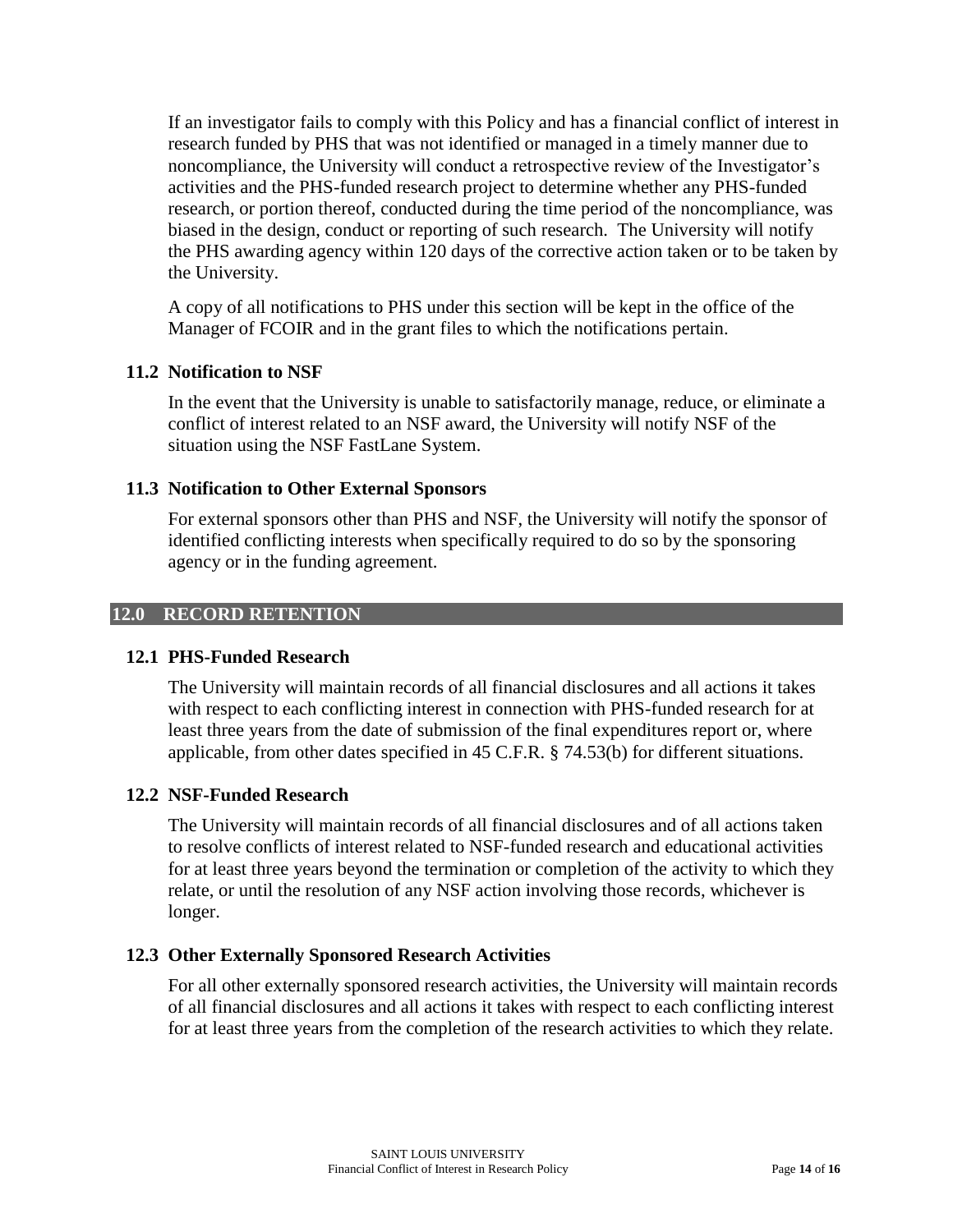### **13.0 ACCESS TO RECORDS**

The University will make information available, upon request, to HHS, NSF, and any other federal sponsors regarding all conflicting interests identified by the University that relate to research funded by the federal sponsor and how those interests have been managed, reduced, or eliminated to protect the sponsored research from bias.

Prior to expenditure of any funds under a PHS-funded research project, the University shall ensure public accessibility, via a written response to any requestor within five business days of a request, of information concerning any significant financial interest of senior/key personnel disclosed to the University that meets the following three criteria:

- (A) The significant financial interest was disclosed and is still held by the senior/key personnel;
- (B) The Institution determines that the significant financial interest is related to the PHSfunded research; and
- (C) The Institution determines that the significant financial interest is a financial conflict of interest.

This information will include the Investigator's name, title, and role with respect to the research project; the name of the sponsor in which the significant financial interest is held; the nature of the significant financial interest; and the approximate dollar value of the significant financial interest or a statement that the value of the interest cannot be readily determined.

### **14.0 REFERENCES**

- **14.1** *Policy on the Composition and Operation of the Saint Louis University Conflict of Interest in Research Committee, RC-002,* available under "F", at the following link: <http://www.slu.edu/research/faculty-resources/research-policies.php>
- **14.2** *Public Health Service Regulations, 42 CFR Part 50, subpart F. See link:*  <https://www.ecfr.gov/cgi-bin/text-idx?rgn=div5&node=42:1.0.1.4.23#sp42.1.50.f> *and 45 CFR Part 94,* available at the following link:[https://www.ecfr.gov/cgi-bin/text](https://www.ecfr.gov/cgi-bin/text-idx?SID=45d72cc56b4f3554cff69d63f17ab1ea&mc=true&node=pt45.1.94&rgn=div5)[idx?SID=45d72cc56b4f3554cff69d63f17ab1ea&mc=true&node=pt45.1.94&rgn=div5](https://www.ecfr.gov/cgi-bin/text-idx?SID=45d72cc56b4f3554cff69d63f17ab1ea&mc=true&node=pt45.1.94&rgn=div5)
- **14.3** *National Science Foundation Policies, NSF Proposal and Award Policies and Procedures Guide*, *NSF 19-1 February 25, 2019, Chapter IX. – Grantee Standards, Section A. Conflict of Interest Policies*. Check NSF website for latest edition. The 2019 guide is available at the following link: [https://www.nsf.gov/pubs/policydocs/pappg19\\_1/pappg\\_9.jsp](https://www.nsf.gov/pubs/policydocs/pappg19_1/pappg_9.jsp)
- **14.4** *Saint Louis University Faculty Manual, St. Louis Campus, 2017.* Available at the following link:[https://www.slu.edu/provost/policies/faculty-manual/faculty](https://www.slu.edu/provost/policies/faculty-manual/faculty-manual_2017.pdf)[manual\\_2017.pdf](https://www.slu.edu/provost/policies/faculty-manual/faculty-manual_2017.pdf)
- **14.5** *NOT-OD-11-109, "Issuance of the Final Rule – Responsibility of Applicants for Promoting Objectivity in Research for which Public Health Service Funding is South and Responsible Prospective Contractors," issued August 22, 2011.* Available at the following link: <https://grants.nih.gov/grants/guide/notice-files/not-od-11-109.html>